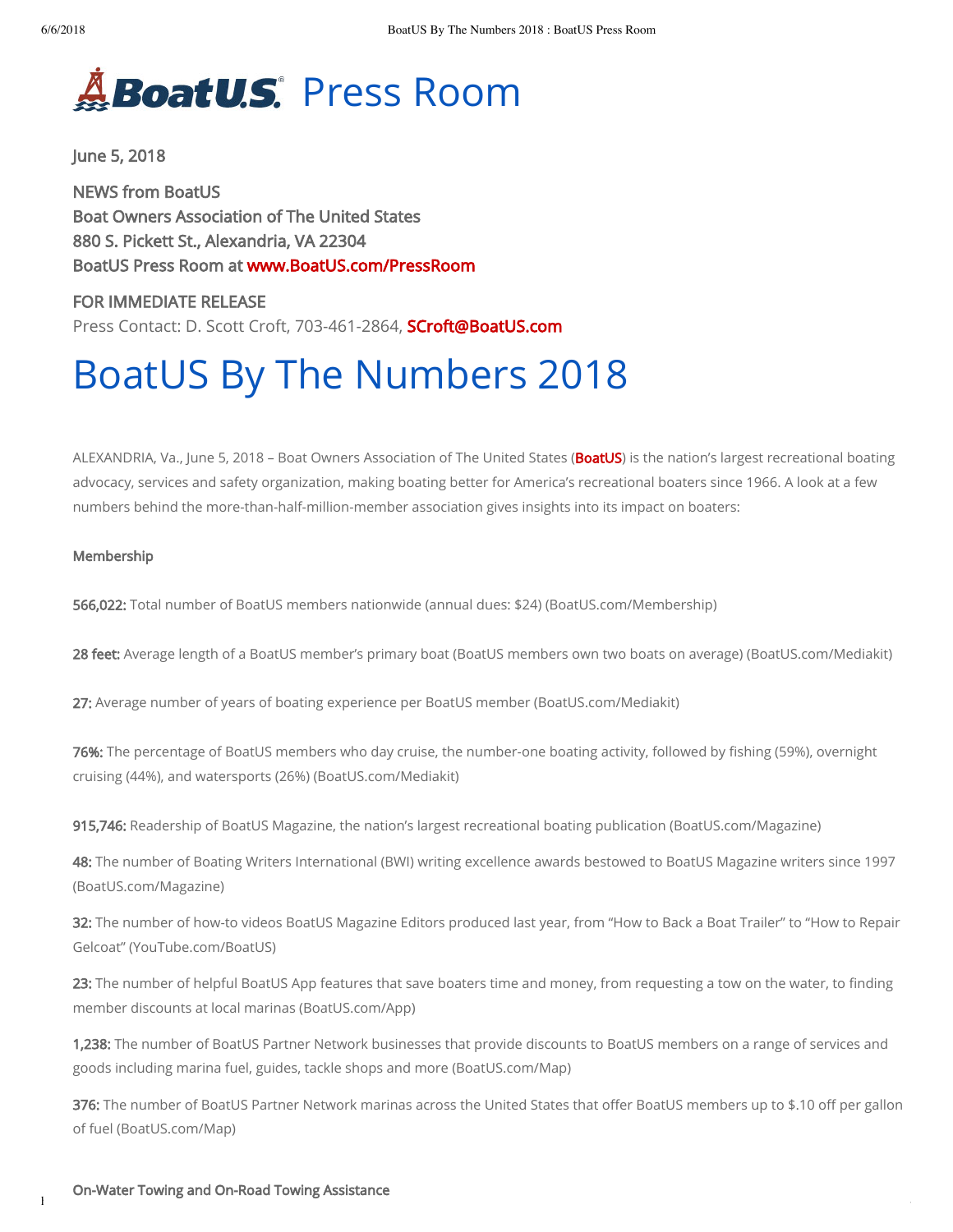6/6/2018 BoatUS By The Numbers 2018 : BoatUS Press Room

| 地版<br>地步<br>ΒY<br>THE<br>ì          | BoatUS<br>wu<br>NUMBERS                                                                                                                                                                 |                               |                  | Albok of a few numbers behind the mo<br>on half-million Member Association<br>es insights into its impact on booters |                     |
|-------------------------------------|-----------------------------------------------------------------------------------------------------------------------------------------------------------------------------------------|-------------------------------|------------------|----------------------------------------------------------------------------------------------------------------------|---------------------|
| MEMBERSHIP                          | 566,022                                                                                                                                                                                 | ⑳                             | 28 FEET          | XD)                                                                                                                  | 915,746             |
|                                     | ta kalendari ya kumani ya kuwa wa kuwa wa kuwa wa mwaka wa 1980.<br>Kata ilikuwa kuwa wa kuwa wa kuwa wa kuwa wa kuwa wa kuwa wa 1980. Maji wa kuwa wa kuwa wa 1980. Maji wa kuwa<br>v) | 23                            | $00 -$           | Te <mark>(M)</mark><br>376                                                                                           | K                   |
|                                     | MEMBER<br>HABITS                                                                                                                                                                        |                               | 1,238            | D                                                                                                                    | 48<br>ĸ             |
| TOWING                              | 605<br>Contract of Constitution Co.                                                                                                                                                     | 308                           | \$785            | 80                                                                                                                   | 71,069              |
|                                     |                                                                                                                                                                                         | u<br>48                       | 嗯<br>13,077      | $\overline{\phantom{a}}$<br>100                                                                                      | 41                  |
|                                     | 99% OF<br>CALLS                                                                                                                                                                         | ◉                             | $\sim$           |                                                                                                                      | œ                   |
| INSURANCE                           | \$8,469,499,268<br>arnat may 11.41.<br>Air an Fèireach                                                                                                                                  | 50%                           | 1983             | X)<br>ãö                                                                                                             | 63,000              |
|                                     | كالأنان                                                                                                                                                                                 | 듶                             | ಿದ               |                                                                                                                      |                     |
|                                     | UP TO \$500<br><b>Called Alleg</b>                                                                                                                                                      | <b>93</b> %<br>$\overline{c}$ | \$939,800<br>舉   | 38<br>计进步                                                                                                            | 34%<br>EB.<br>œ     |
| <b>GOVERNMENT</b><br><b>AFFAIRS</b> | 1004722                                                                                                                                                                                 | ®                             | 389              | XD                                                                                                                   | 37,249              |
| Ш                                   | ⊠                                                                                                                                                                                       | 2                             | an di            | Amounts                                                                                                              | ₩€                  |
| THE BOATU.S.<br><b>FOUNDATION</b>   | 1,401,217<br>tici i                                                                                                                                                                     | 551<br>е                      | 1,013<br>s,<br>₫ | 550<br>¥                                                                                                             | 101<br>$\mathbb{A}$ |
| CONSUMER<br><b>PROTECTION</b>       | 11,883                                                                                                                                                                                  | \$43,600                      | 35               | 333                                                                                                                  | 1970                |
|                                     | ω                                                                                                                                                                                       | 鬧                             |                  | ⊕                                                                                                                    | n.                  |
| BOATU.S.<br><b>STAFF</b>            | 645                                                                                                                                                                                     | $\overline{4}$<br>ō           | 6                | Y12)                                                                                                                 | <b>OCT 2018</b>     |

BoatUS By The Numbers, 2018.

605: The number of towboats in the TowBoatUS towing fleet, the nation's largest (BoatUS.com/Map)

308: The number of TowBoatUS towing port locations across the United States (BoatUS.com/Map)

41: The number of TowBoatUS towing port locations on the Great Lakes (BoatUS.com/Map)

71,069: Annual number of boaters' requests to TowBoatUS 24 hour dispatch centers for on-water assistance (BoatUS.com/Towing)

99%: Percentage of requests for routine help, including towing, battery jumps, fuel drop-offs and soft ungrounding services (BoatUS.com/Towing)

100: The number of miles that BoatUS Unlimited Trailer Assist will haul a boat trailer and its tow vehicle to the nearest repair shop or safe area with no out-of-pocket expense to the member (annual fee \$14) (BoatUS.com/Towing)

\$785: The nationwide average cost of on-the-water towing service for a non-BoatUS member (BoatUS.com/Towing)

\$0: Amount paid by BoatUS members for covered services with an Unlimited Towing Membership (BoatUS.com/Towing)

13,077: The total number of roadside assistance companies across the United States and Canada offering BoatUS Unlimited Trailer Assist service dispatched 24/7 (BoatUS.com/Towing)

43%: Percentage of requests for roadside Trailer Assist service to the BoatUS 24-hour dispatch centers attributed to flat tires, the number-one request. Wheel bearings (24%), trailer axle (10%) and tow vehicle (5%) round out the top four (BoatUS.com/Towing)

12,000 pounds: The average breaking strength of a TowBoatUS response vessel's towline (BoatUS.com/Towing)

#### Boat Insurance

\$8,469,499,268: The total hull value of all boats insured with the BoatUS Marine Insurance Program (BoatUS.com/Insurance)

50%: The percentage of a marina's haul-out bill that the BoatUS Marine Insurance Program will pay to help avoid damage from an approaching hurricane (up to \$1,000 total) (BoatUS.com/Insurance)

Up to \$500: The amount the BoatUS Angler endorsement will reimburse a policyholder should an insurance claim cause him or her to miss or withdraw from a competition (BoatUS.com/Insurance)

 $h$  is the pressret of the space of the space  $\alpha$  as pressred in the space  $\alpha$  asp?id=1388 2/4388 2/438 2/438 2/438 2/438 2/438 2/438 2/438 2/438 2/438 2/438 2/438 2/438 2/438 2/438 2/438 2/438 2/438 2/438 2/438 2/438 2 \$939,800: The maximum amount you can be held liable for under federal law for fuel-spill damage to the environment, and the amount of coverage that a BoatUS Marine Insurance Program policy provides (BoatUS.com/Insurance)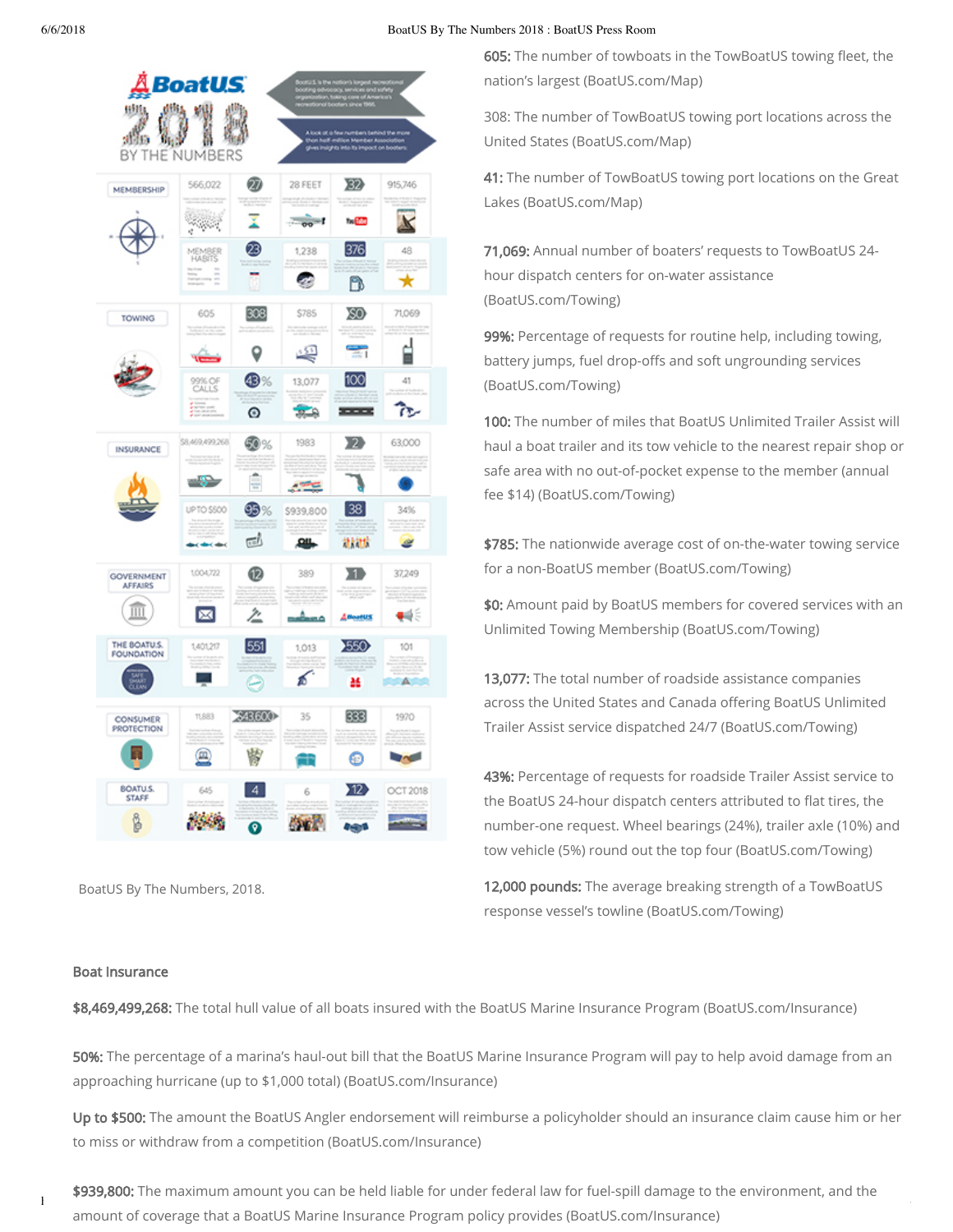1983: The year the first BoatUS Marine Insurance Catastrophe Team was established to assist Houston Yacht Club following the disastrous landfall of Hurricane Alicia. This set the course for BoatUS to become the nation's expert in hurricane damage avoidance (BoatUS.com/Insurance)

2: The number of days between Hurricane Irma's landfall and the BoatUS Catastrophe Team's arrival in Florida last fall to begin statewide salvage operations (https://youtu.be/NxvAFJTDtu0)

95%: The percentage of BoatUS/GEICO Marine Insurance Hurricane Irma claims paid by December 31, 2017 (BoatUS.com/Insurance)

38: The number of TowBoatUS companies from across the nation that mobilized to join the Hurricane Harvey and Irma BoatUS Catastrophe Team, some spending months doing the difficult job of salvage and wreck removal (https://youtu.be/5IIL-hCobEs)

### **Government Affairs**

1: The number of national boat-owner organizations with a full-time government affairs staff (BoatUS.com/Gov)

12: The number of individual legislative and boating community issues, from Florida anchoring and ethanol to aids to navigation and boating access, that BoatUS Government Affairs works on in an average month (BoatUS.com/Gov)

239: The number of groups, organizations, government agencies, and legislative leaders BoatUS works with in an average year to support boaters' interests (BoatUS.com/Gov)

1,004,722: The number of email action alerts sent to BoatUS members advising them of important issues they should be aware of and act on (BoatUS.com/Gov)

389: The number of federal and state agency meetings, boating coalition meetings and events BoatUS Government Affairs staff attended last year to advocate for the interests of boat owners (BoatUS.com/Gov)

37,249: The number of boater comments generated in 2017 by BoatUS Government Affairs action alerts and directed at federal legislators urging reform for the government-mandated Renewable Fuel Standard (BoatUS.com/Gov)

#### Boating Safety and Clean Water

1,401,217: The number of students who have taken the BoatUS Foundation's free online Boating Safety Course to date (BoatUS.org/Courses)

1,013: Number of marina staff trained through the free BoatUS Foundation Spill Prevention Training for Marinas online course (BoatUS.org/Spill-Prevention)

551: Number of students who completed the BoatUS Foundation's On-Water Training Courses that provides affordable behind-thehelm instruction (BoatUS.org)

550: Locations across the United States where you can borrow child-size life jackets for free from the BoatUS Foundation's Kids Life Jacket Loaner Program (BoatUS.org/Life-Jacket-Loaner)

101: The number of Emergency Position-Indicating Rescue Beacons (EPIRBs) and Personal Locator Beacons (PLBs) available for rent from the BoatUS Foundation (BoatUS.org/EPIRB)

#### https://www.boatus.com/pressroom/release.asp?id=1388 3/488 3/488 3/488 3/488 3/488 3/488 3/488 3/488 3/488 3/488 3/488 3/488 3/488 3/488 3/488 3/488 3/488 3/488 3/488 3/488 3/488 3/488 3/488 3/488 3/488 3/488 3/488 3/488 Consumer Protection